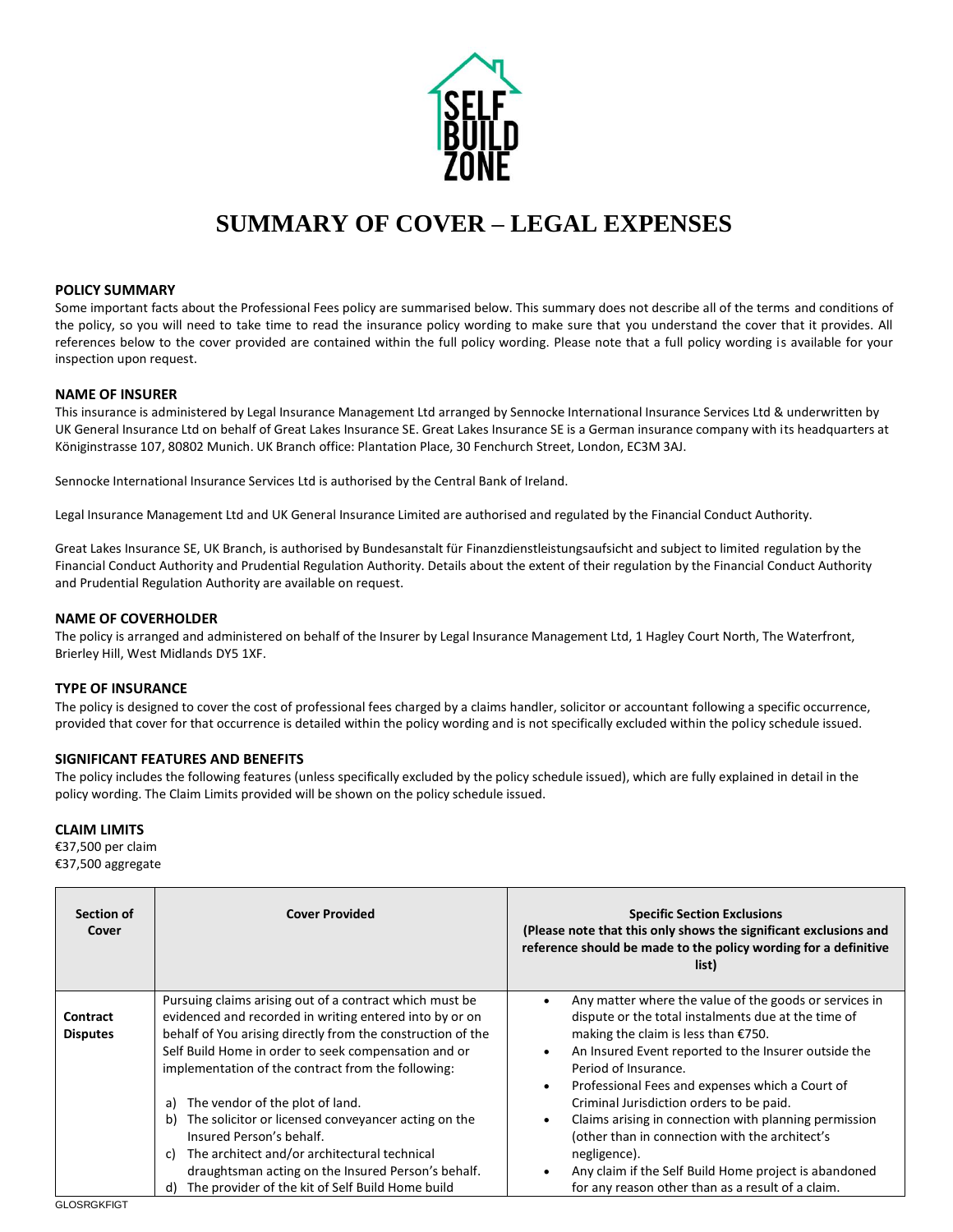|                 | materials.<br>Any other supplier of materials, fittings, decorations,<br>e)<br>or built-in appliances.<br>Any structural or mechanical engineer acting on the<br>f)<br>Insured Person's behalf.<br>The groundwork contractor (including test bores).<br>g)<br>The demolition contractor.<br>h)<br>The surveyor and/or quantity surveyor acting in their<br>supervisory role in the course of building work.<br>The local authority (other than in connection with<br>j)<br>planning disputes).<br>The utility charged with the connection of Water,<br>k)<br>Sewage, Electricity, Gas or Telephone services.<br>The main contractor of each individual trade who is<br>Ð<br>carrying out the construction of the Self Build Home<br>on the Insured Person's behalf.<br>Subject to the cause of action arising and being subject to<br>a court of jurisdiction within the Territorial Limits. | Any claim for compensation arising from the completed<br>Self Build Home being valued at the sum originally<br>quoted by a surveyor prior to the commencement of the<br>build project.<br>Actions pursued in order to obtain satisfaction of a<br>judgement or legally binding decision.<br>The Insured Person's travelling expenses, subsistence<br>allowances or compensation for absence from work.<br>Claims involving tradesmen or suppliers sub-contracted<br>to the main contractor acting on the Insured Person's<br>behalf.<br>Any claim where the cause of action arises from<br>incidents which have occurred or services or materials<br>and the like which have been provided prior to the first<br>inception date of this insurance.<br>Any claim arising from project management errors,<br>omissions or disputes. |
|-----------------|----------------------------------------------------------------------------------------------------------------------------------------------------------------------------------------------------------------------------------------------------------------------------------------------------------------------------------------------------------------------------------------------------------------------------------------------------------------------------------------------------------------------------------------------------------------------------------------------------------------------------------------------------------------------------------------------------------------------------------------------------------------------------------------------------------------------------------------------------------------------------------------------|-----------------------------------------------------------------------------------------------------------------------------------------------------------------------------------------------------------------------------------------------------------------------------------------------------------------------------------------------------------------------------------------------------------------------------------------------------------------------------------------------------------------------------------------------------------------------------------------------------------------------------------------------------------------------------------------------------------------------------------------------------------------------------------------------------------------------------------|
| <b>Eviction</b> | The eviction of anyone in the Self Build Home without<br>Your permission.                                                                                                                                                                                                                                                                                                                                                                                                                                                                                                                                                                                                                                                                                                                                                                                                                    |                                                                                                                                                                                                                                                                                                                                                                                                                                                                                                                                                                                                                                                                                                                                                                                                                                   |

# **DURATION OF THE CONTRACT**

The cover provided by the policy will be clearly shown within the quotation provided and policy schedule subsequently issued.

# **SIGNIFICANT AND UNUSUAL EXCLUSIONS OR LIMITATIONS**

The policy will exclude claims where the incident falls outside of the scope of cover provided by the policy wording or where this is subject to a specific exclusion or limitation. Please refer to the policy wording for full details. The most significant or unusual exclusions or limitations are outlined below.

- In order for indemnity to apply, the Insured Person or a close family member must be the initial owner and occupier of the Self Build Home for domestic purposes including outbuildings and mains services. If during the period of insurance the deeds of ownership and/or occupancy are transferred to another party, this policy shall be deemed null and void from the date of transfer.
- The pursuit continued pursuit or defence of any claim if We consider it is unlikely a sensible settlement will be obtained or where the likely settlement amount is disproportionate compared with the time and expense incurred.
- Claims which are conducted by You in a manner different from the advice or proper instructions of Us or the Authorised Professional.
- Appeals unless You notify Us in writing of Your wish to appeal at least six working days before the deadline for giving notice of appeal expires and We consider the appeal to have reasonable prospects of success.
- Any Professional Fees and expenses that could have been recovered under any other insurance except beyond the amount which would be payable under such insurance had this policy not been effected.
- Damages, fines or other penalties You are ordered to pay by a Court, tribunal or arbitrator.
- Claims arising from an Event arising from Your deliberate act, omission or misrepresentation.
- Any dispute relating to written or verbal remarks which damage Your reputation.
- Professional Fees arising directly or indirectly from computer software except operating systems and packaged software that have not been tailored by the supplier to Your own requirements.
- Legal Proceedings outside the Territorial Limits and proceedings in constitutional international or supranational courts or tribunals including the European Court of Justice and the Commission and Court of Human Rights.
- A dispute which relates to any compensation or amount payable under a contract of insurance.
- A dispute with Us not dealt with under the Arbitration Condition.
- Any dispute relating to patents, copyrights, trade or service marks, registered designs, passing off intellectual property trade secrets or confidential information.
- An application for judicial review.
- Any Professional Fees incurred in defending or pursuing new areas of law or test cases.
- Any claim directly or indirectly arising from an allegation of miss-selling or mismanagement of financial services or products.
- Any matter in respect of which an Insured Person is entitled to Legal Aid.
- Any Professional Fees relating to Your alleged dishonesty or deliberate and wilful criminal acts or omissions.
- Disputes between an Insured Person and their family or a matrimonial or co-habitation dispute except in so far as any claim relates to a dispute with an Insured Person's professional advisor.
- A claim falling within the Small Claims Track limits where We shall provide legal advice and assistance and exercise Our discretion as to payment of any further costs.

# **CANCELLATION**